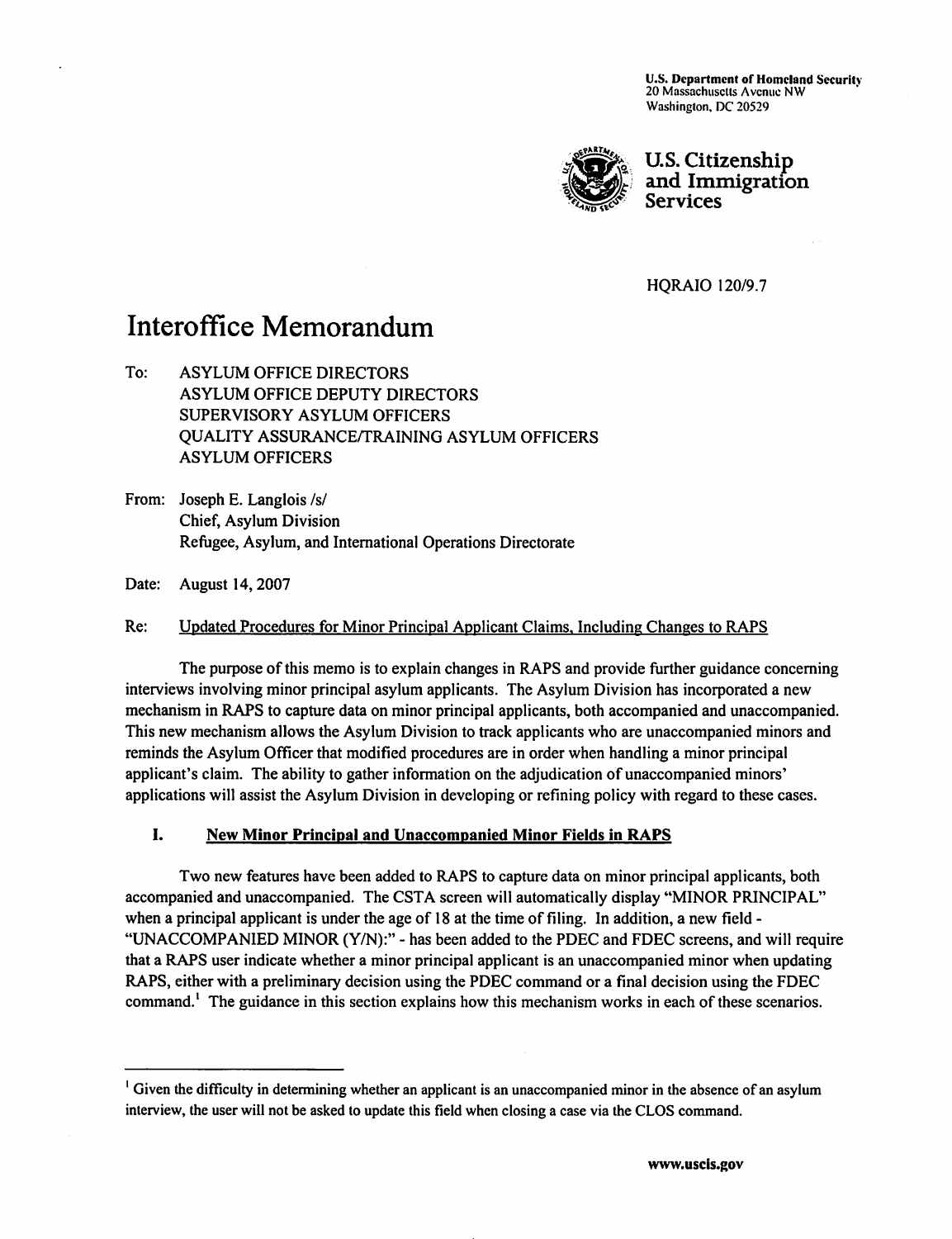Section I.D. of this memo defines the terms "minor principals" and "unaccompanied minors" for the purposes of these new procedures.

#### *A. Case Status Screen (CSTA)*

When a case is entered into RAPS, RAPS will determine whether the principal applicant is under the age of 18 at the time of filing by calculating the difference between the applicant's date of birth and the filing date, as entered in RAPS. If RAPS determines that the principal is under the age of 18 at the time of filing, the CSTA screen will display "MINOR PRINCIPAL" in boldface at the top of the screen, as shown below.

If the user determines that the minor principal applicant is an unaccompanied minor, then the user will enter "Y" in response to the "UNACCOMPANIED MINOR (Y/N):" field on the PDEC or FDEC screen, and the CSTA screen header will automatically change from "MINOR PRINCIPAL" to "UNACCOMPANIED MINOR PRINCIPAL," as shown below.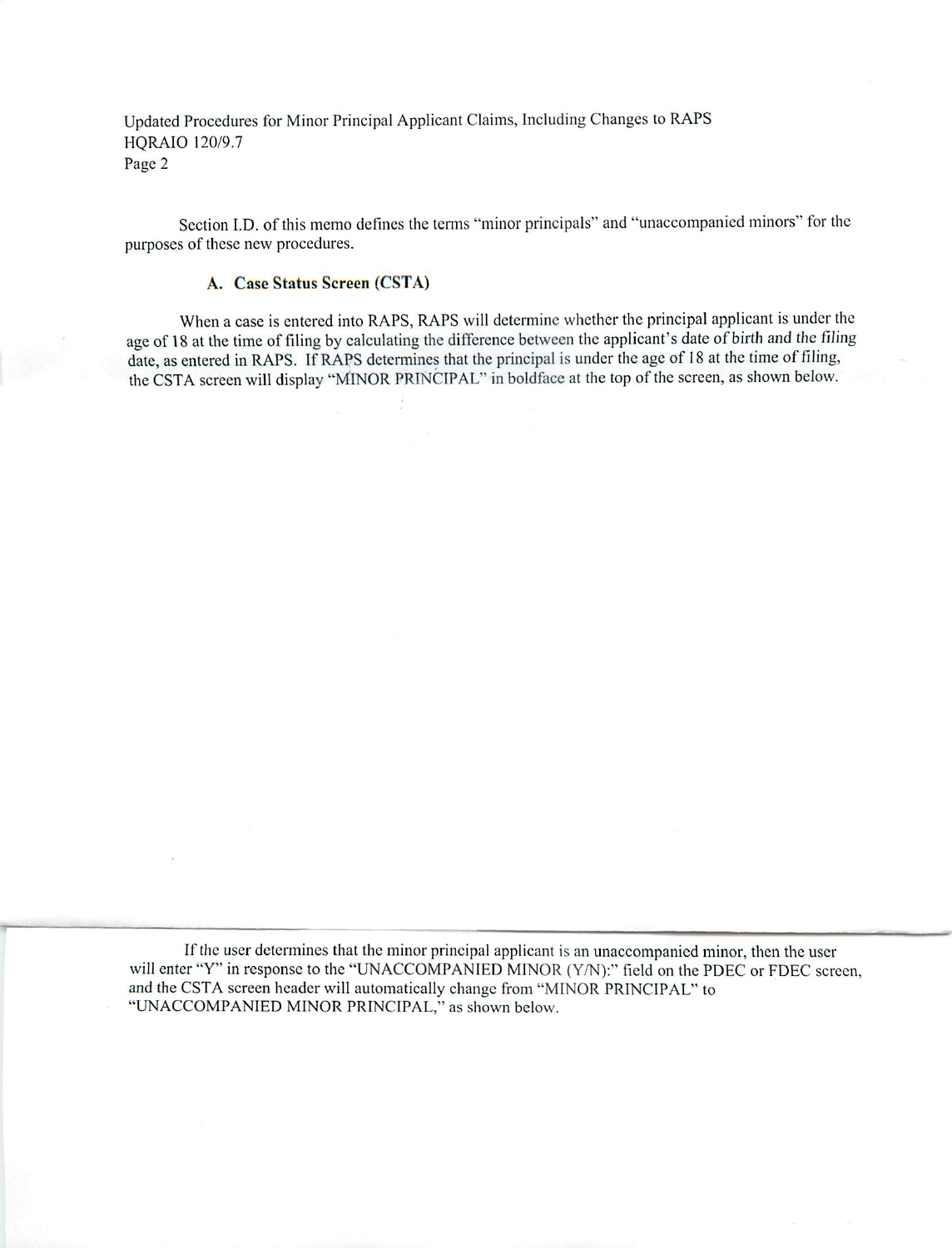If the user enters "N" in response to the "UNACCOMPANIED MINOR (Y/N):" field on the PDEC or FDEC screens, the CSTA screen header will remain "MINOR PRINCIPAL."

#### B. Preliminary Decision Update (PDEC)

As shown in boldface type in the screenshot below, a new field - "UNACCOMPANIED MINOR (Y/N):" - has been added to the top of the PDEC screen. This field requires users to indicate whether or not the principal applicant, whom RAPS has determined to be under the age of 18 at the time of filing, is an unaccompanied minor. In the absence of this update, no further processing of the case (including update of the preliminary and final decisions and generation of related correspondence) will be allowed, and the PDEC will not be stored in RAPS. This new data entry requirement will only appear when RAPS has determined the principal applicant to be under the age of 18 at the time of the filing.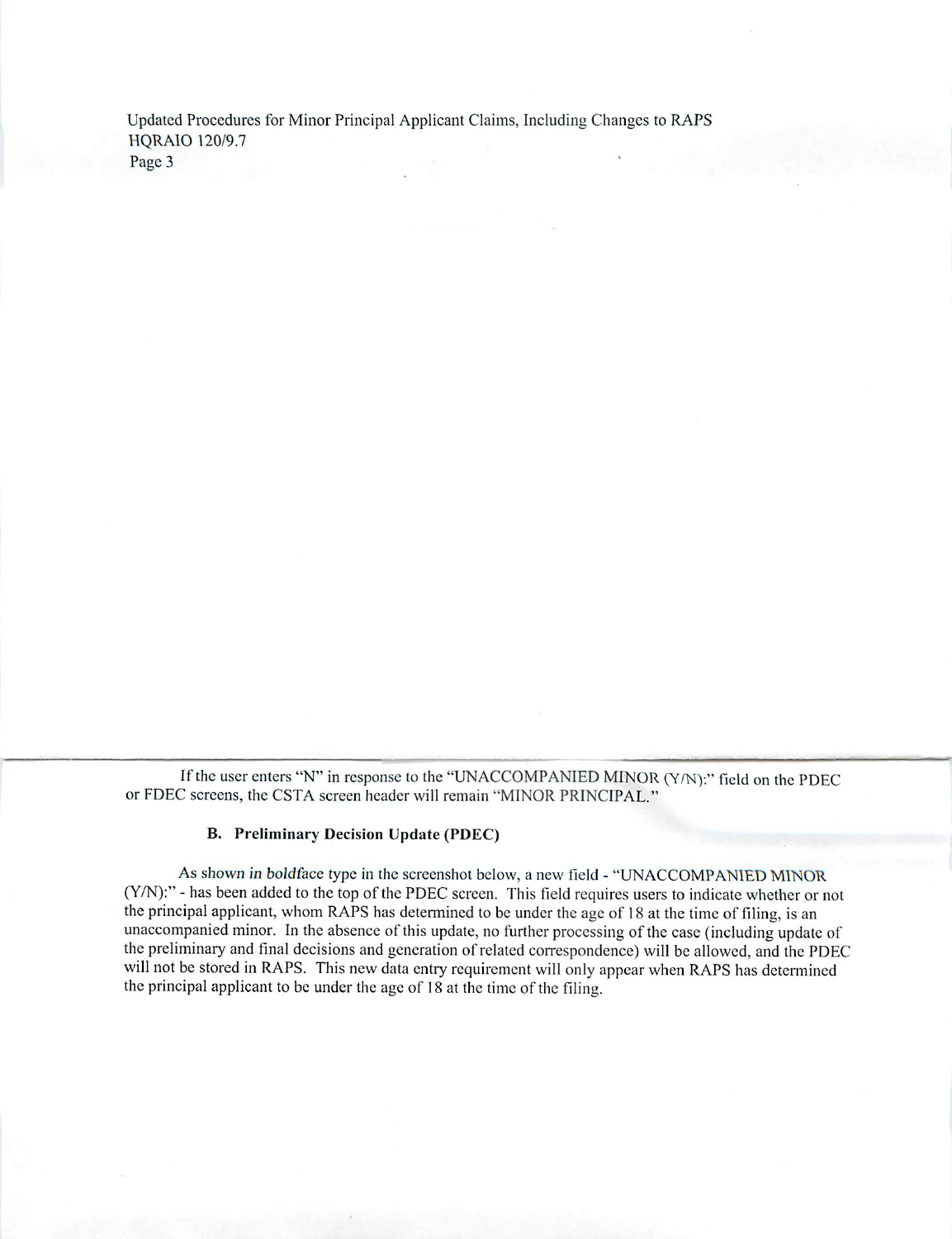# *C. Final Decision Update (FDEC)*

As with PDEC, a new field - "UNACCOMPANIED MINOR (Y/N):" - has been added to the top of the FDEC screen. This field requires users to indicate whether or not the principal applicant, whom RAPS has determined to be under the age of 18 at the time of filing, is an unaccompanied minor. In the absence of this update, no further processing of the case (including update of the final decision andgeneration of related correspondence) will be allowed, and the FDEC will not be stored in RAPS. This new data entry requirement will only appear when RAPS has determined the principal applicant to be under the age of 18 at the time of the filing.

The user will be required to indicate whether the applicant is an unaccompanied minor, regardless of whether this field was completed in any previous PDEC. The user may change the response from a "Y" to an "N" or vice versa when the unaccompanied minor question is posed on the FDEC screen after a response has been previously entered on the PDEC screen. RAPS will store the last response provided on the FDEC screen.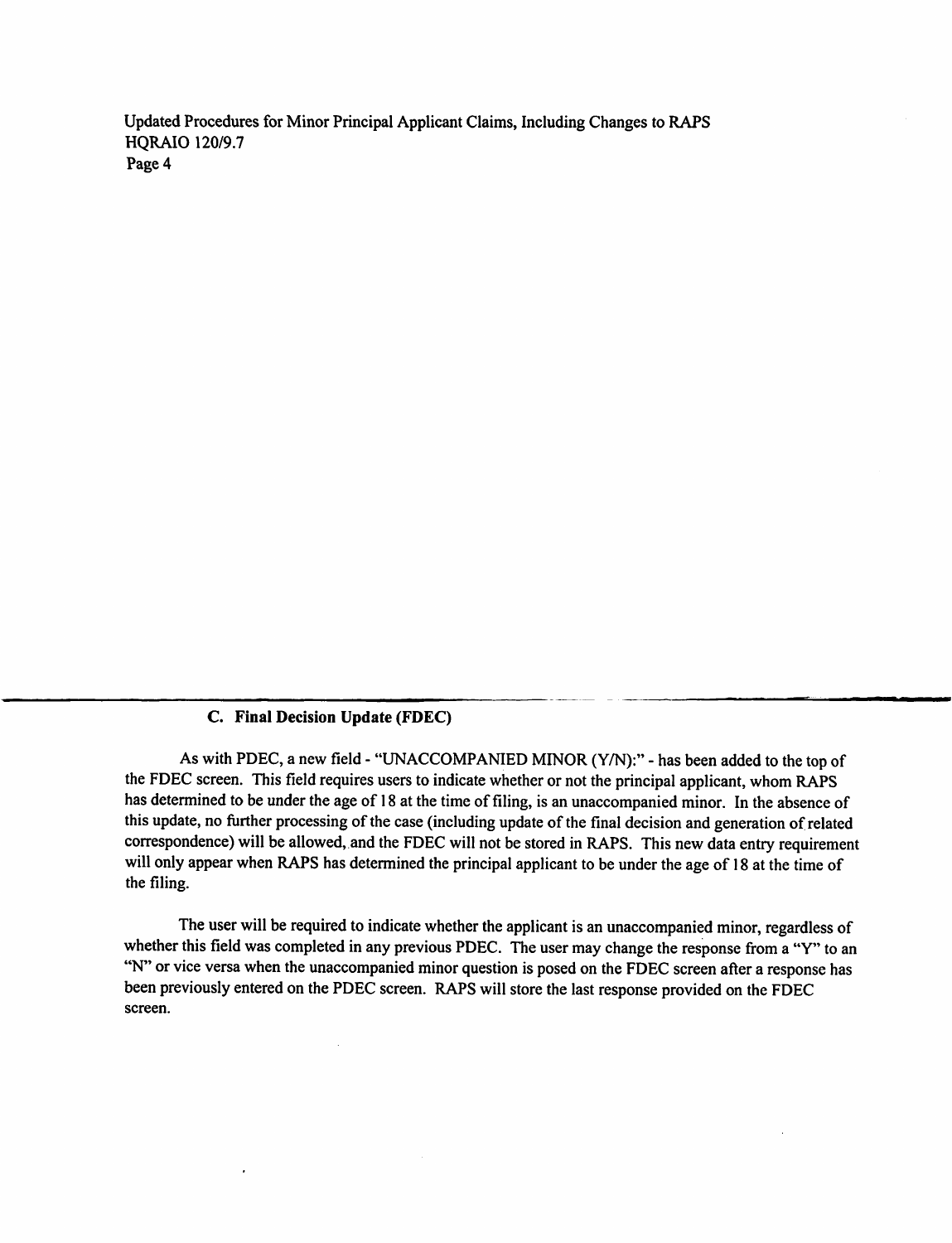#### *D. Definition of Minor Principal and Unaccompanied Minor*

For purposes of the new minor principal field in RAPS, a minor principal is a principal applicant who is under 18 years of age (a juvenile) at the time of filing.

For purposes of the new unaccompanied minor field in RAPS, an unaccompanied minor is a principal applicant who is under 18 years of age (a juvenile) and who has no parent or legal guardian in the U.S. who is available to provide care and physical custody. **See** Homeland Security Act, 6 U.S.C. § 279. This definition encompasses separated minors, e.g., those who arc separated from their parents or guardians, but who are in the informal care and physical custody of other adults, including family members. Note that a child who entered the U.S. with a parent or other adult guardian but who subsequently left the parent's or guardian's care would be considered an unaccompanied minor. For purposes of the unaccompanied minor definition, guardianship refers to a formal (legal/judicial) arrangement. If the parent is deceased and there is no legal guardianship arrangement, the child would be considered unaccompanied.

The determination as to whether the applicant is an unaccompanied minor will be made based on the applicant's status at the time of the PDEC or FDEC.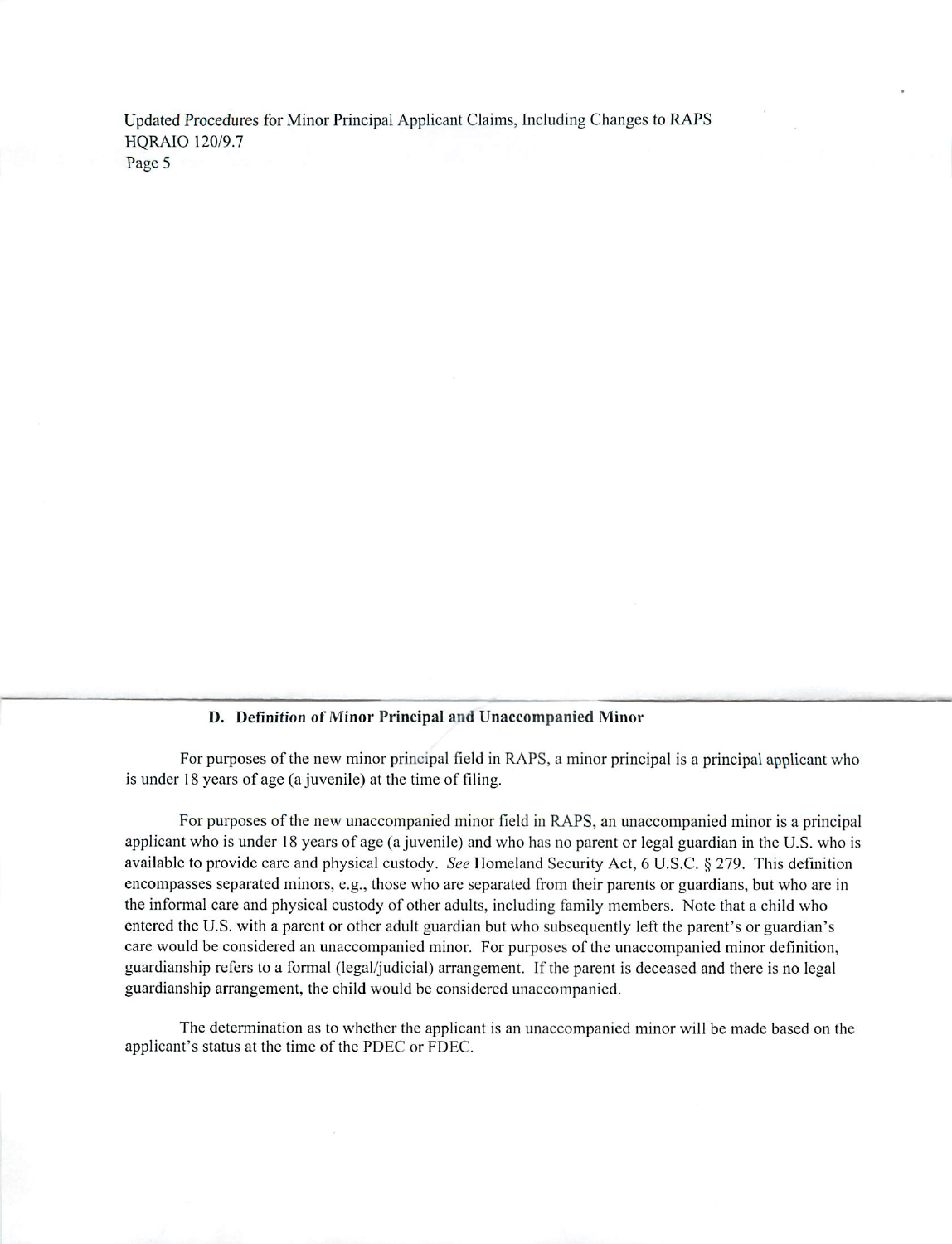## *E. Updating the Case in RAPS and Submission to Headquarters for Quality Assurance Review.*

As a reminder of the policy elucidated in the February 9,2007 memo entitled **Issuance ofRevised Quality Assurance ReferralSheet and Instructions on Submission ofCertain Claimsfor Quality Assurance Review,** all asylum claims filed by principal applicants under the age of 18 at the time of filing (juvenile cases) must be submitted to the Training, Research and Quality Branch (TRAQ) for quality assurance review before they can be processed. This applies regardless of whether or not the applicant is considered an unaccompanied minor. Prior to placing the case of a minor principal applicant on hold for submission to TRAQ, the asylum office should enter a PDEC or FDEC on the case so that the office can complete the "UNACCOMPANIED MINOR (Y/N):" field, thus allowing the Asylum Division to most accurately track cases on hold involving minor principal applicants.

# *F. Correcting or Making Changes to the Unaccompanied Minor Field.*

Please note that once a determination has been made at the time of the FDEC as to whether or not the minor is unaccompanied, the determination cannot be changed by the asylum office. If, following completion of the "UNACCOMPANIED MINOR (Y/N):" field at the time of the FDEC, the asylum office needs to correct or make a change to the field, please send a request for the change to the RAPS Program Manager with a copy to TRAQ's "ASYLUM QA - AFFIRMATIVE" Outlook mailbox.

# *II. Interviewing Procedures for Minor Principal Applicants*

The adjudication of asylum claims filed by minor principal applicants (potentially unaccompanied minors) requires that child-sensitive interviewing techniques be employed and that issues of guardianship and parental knowledge of the asylum application be considered.

#### *A. General Guidance*

Claims where the juvenile is the principal applicant involve special considerations. The Asylum Officer should be aware of these special considerations, and should tailor his or her interviews and assessments accordingly. The Asylum Officer should tailor the interview to the child's age, stage of language development, background, and level of sophistication. Such child-sensitive interview techniques are required by the *Guidelines for Children's Asylum Claims*. Additionally, the Asylum Officer should keep in mind that while a minor applicant, like an adult applicant, must establish eligibility under the INA  $\S 101(a)(42)$  refugee definition, sensitivity to the age of the child may affect the analysis of his or her asylum status (e.g., in considering whether the harm the child suffered amounts to persecution, in evaluating the child's possibly limited knowledge of events, etc.). Where a child is unable to identify all relevant motives for the persecution, the Guidelines for Children's Asylum Claims state that "a nexus can still be found if the objective circumstances support the child's claim that the persecutor targeted the child based on one of the protected grounds." For a more detailed discussion of child-sensitive questioning and legal eligibility, see *Guidelines for Children's* **Asylum Claims** (Dec. 10, 1998), at http://z02rsccow 12:8080/docusharc/dsweb/Gct/Documcnt-58328/10a ChldrnGdlns.pdf: **see also** DraftAOBTC Lesson: **Guidelinesfor Children's Asylum Claims** (Mar. 3, 2005), at http://z02rsccowl2:8080/docushare/dsweb/Get/Document-57763/.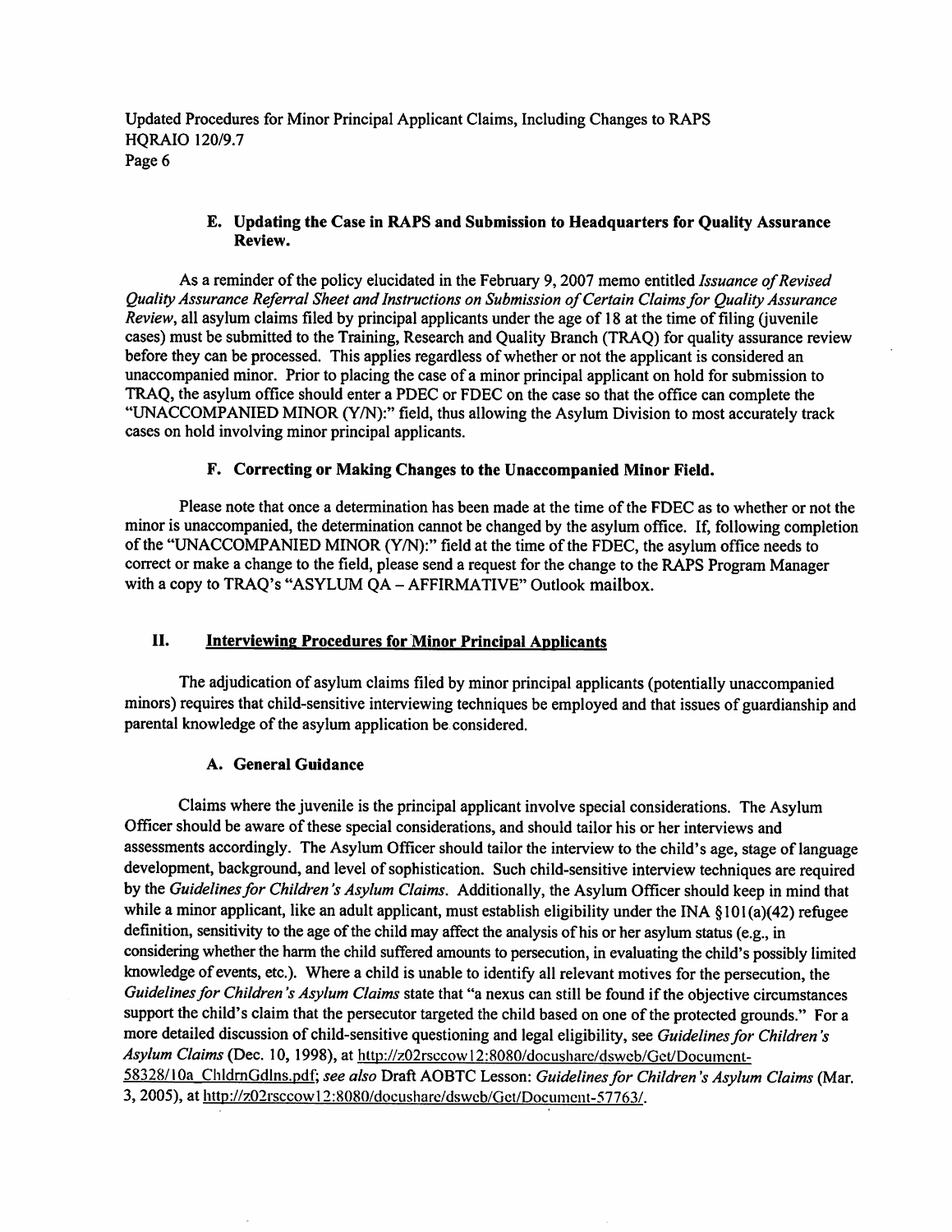The Asylum Officer should also elicit information about issues of guardianship and parental knowledge and consent of the application for asylum. The questions of guardianship may be particularly important for unaccompanied minors because whether or not there is a legal guardian informs the Asylum Officer's decision of whether to categorize the applicant as an unaccompanied minor. Additionally, the information elicited by the Asylum Officer is useful to HQASM in informing future policy making and in helping HQASM provide guidance on individual cases, as necessary. In some cases, it may be appropriate to delay adjudication of the case after interview so that the minor applicant can provide further information or documentation about the guardianship arrangement and/or parental knowledge and consent of the application, where such information could be reasonably available and there are unresolved questions that the documentation could help resolve.

Below are questions and issues that the Asylum Officer should take into account when conducting an interview with a minor principal applicant. Interview notes should reflect the below-requested information on guardianship and parental knowledge and consent. A minor applicant's inability to demonstrate a guardianship arrangement or parental knowledge and consent does not foreclose the adjudication of the application or a grant of asylum; rather, these questions are important to HQASM in reviewing cases, gathering information, and informing our policy on juvenile cases. If there is a concern in regards to parental notification and confidentiality, or a concern for the child's welfare and/or safety, please contact TRAQ for further guidance. We recognize that there are several issues, such as parental knowledge and consent that require further guidance, which will be forthcoming. In the meantime, collection of information concerning parental knowledge and consent helps to inform TRAQ's guidance on individual cases and to inform HQASM's broader policies.

As appropriate and with the consent of the child, we encourage the Asylum Officer to interview the parent or trusted adult, if any, in order to confirm any guardianship arrangement and gather information about parental knowledge of and consent to the application. The parent or trusted adult may also be able to provide information on the child's claim where the child's ageat the time of harm or of the interview prevent him or her from fully detailing events. Where inconsistencies arise between the applicant's and the adult's testimony, an opportunity must be given to the child to reconcile inconsistencies apparent at the interview. Note that it is not a requirement that a witness or trusted adult be present at the interview.

## *B. Issues for Exploration in the Interview: Guardianship and Parental Knowledge and Consent*

The questions listed below provide a general framework for exploration of issues of guardianship and parental knowledge and consent in interviews of minor principal applicants.

- With whom is the child living in the U.S.?
	- Gather relevant information about the individual(s) with whom the child is living in the U.S. (e.g., relationship, age, circumstances underwhich the child came to know this person, the length of time the child has lived with the person, etc.).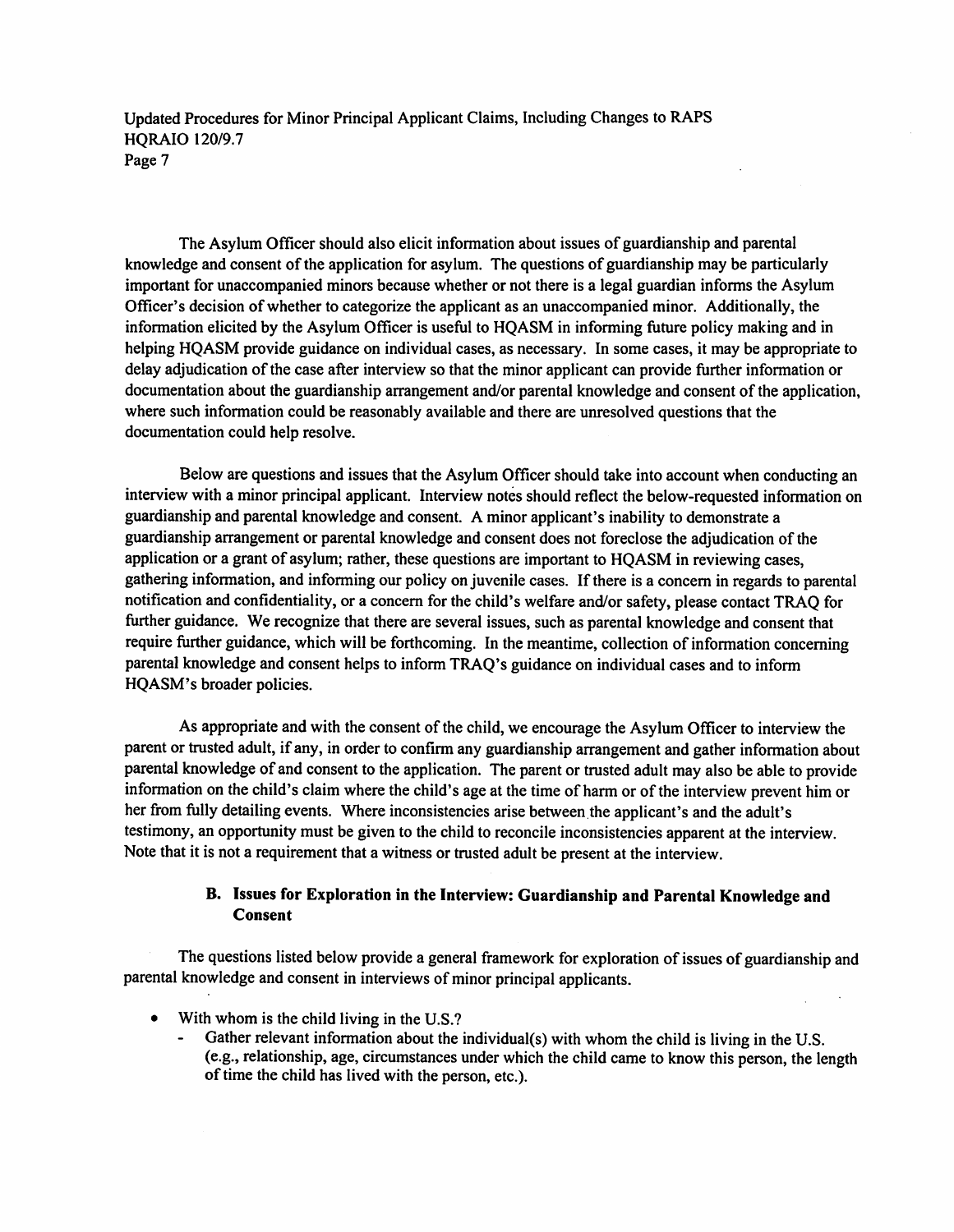- Did anyone accompany the child to the interview?
	- If someone accompanied the child to the interview, note the identity and address of the person and the nature of the relationship. If the trusted adult is not the guardian, note relevant information (e.g., relationship, age, circumstances under which the child came to know this person, the length of time the child has known this person, etc.).
- Is there a guardianship arrangement?
	- Note if there is a guardianship arrangement and how the parents conferred guardianship (e.g., in writing, through a legal proceeding, etc.). Describe the process by which the guardianship was established.
	- If the child views someone as a guardian even though the adult is not a legal guardian, inquire  $\bullet$  . into how or why the adult is viewed as the guardian, whether the parents entrusted the child with the adult, or whether such an arrangement is customary in the child's society.
	- Note whether documentation of the guardianship arrangement is included in the file.
		- Ifno supporting documentation is provided, ask whether it can reasonably be obtained and, if so, ask that it be provided. If it cannot reasonably be obtained, document the reasons why.<sup>2</sup>
		- ä, Ifguardianship documentation is provided, note whether the parents are surrendering their parental rights to the child and whether that has been put in writing.
- If there is an adult caretaker but not a legal guardian, what arrangements has the adult made to provide care for the child?<sup>3</sup>
	- Note, for example, whether the adult has made arrangements for the child's education or health care, whether the adult has initiated legal proceedings to adopt the child, etc.
- Is there one or more living parent?
	- Note if there is a living parent. If there is a living parent, note where the parent resides  $$ including the address and/or telephone number, if known. If a parent has died, note the circumstances and place of the parent's death.
- Do the parents know that the child is applying for asylum in the U.S.?
	- If one or both parents know of the child's application, ask whether the parent(s) consents, and note the answer. Note where any documentation concerning parental knowledge and/or consent is included in the application and, if there is no documentation, note the reason why. If one or

<sup>&</sup>lt;sup>2</sup> This documentation is not required to process the asylum claim and, if the applicant or purported guardian refuses to provide it, the refusal should be noted but should not stop processing of the application.

<sup>&</sup>lt;sup>3</sup> As noted above, the adjudication will generally proceed notwithstanding the existence or absence of a guardian or adult caretaker or the care arrangements provided for the applicant. Nonetheless, inquiring into the care arrangements for the child can assist in identifying unaccompanied minors who may be victims of trafficking or other abuse. In addition, acquiring information on the child's care and custody is useful to HQASM in gathering information and informing policy.